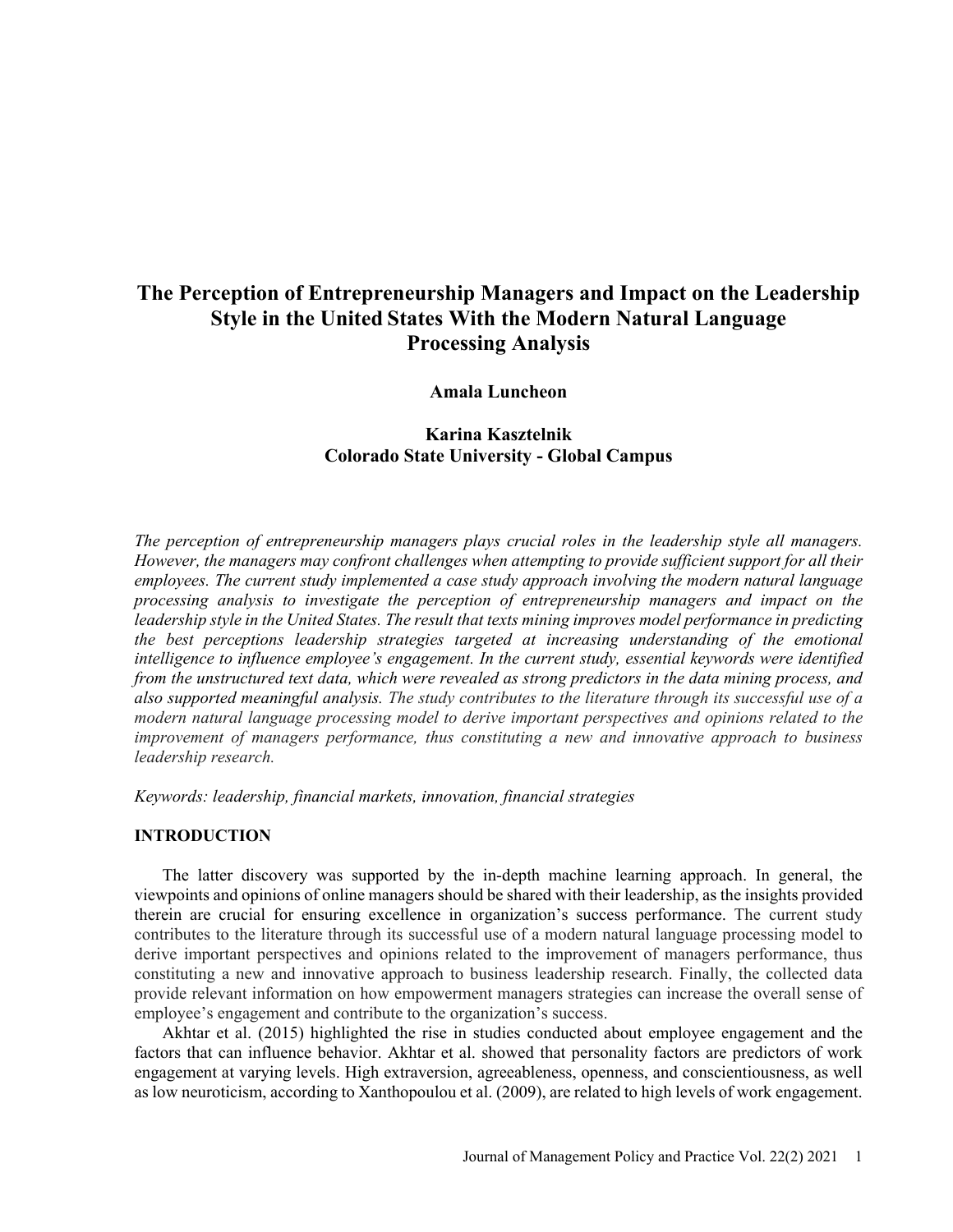Possessing emotional intelligence alone cannot help in achieving higher performance; effective use is necessary (Baksh Baloch et al., 2014). Baksh Baloch et al. (2014) sought to find the relationship between emotional intelligence and employees' productivity by exploring a method that could connect emotional intelligence with employee performance accurately. The research was based on the concept that the effective handling of emotional intelligence in the workplace would affect productivity positively. Baksh Baloch et al. showed that emotional intelligence significantly affects employee performance, productivity, and satisfaction in one university over another.

Bande et al. (2015) discussed emotions in the workplace as an underdeveloped area of study, with specific focus on emotional intelligence and resilience with respect to employees' intention to leave. Resilience is critical as it allows a person with coping skills to emerge from stressful situations stronger. (Bande et al., 2015). According to Bande et al., psychologically, emotions are strong and can influence a salesperson's behavior. It is generally accepted that emotions exist in the workplace, specifically in relation to sales, but the area is understudied (Bande et al., 2015). Li et al. (2019) noted that internal service quality has a significant indirect effect on sales performance through the mediator of work engagement. A salesperson could be satisfied with the organization but unhappy with their supervisor, which is enough to trigger turnover intention. (Shanahan & Hopkins, 2019). Bande et al. (2015) analyzed work-family conflict and salesperson emotional exhaustion as mediating variables that affect emotional intelligence and resilience and eventually propensity to leave. Bande et al. highlighted that developing emotional skills helps cope with work-related stress and diminish the intention to leave. Like Akhtar et al. (2015), Bande et al. highlighted the possibility of hiring employees with high emotional intelligence is perhaps something that organizations can consider because it is known to help stem turnover and allow for better organizational performance.

In the Caribbean, Devonish (2016) suggested the importance of emotional intelligence be emphasized in hiring decisions, training and development planning efforts, and activities if there is a need to optimize employee performance. Gupta and Bajaj (2018) explored emotional intelligence as an independent construct and sought to bring coherence to the literature on emotional intelligence by arguing how emotional intelligence differs from personality and cognitive intelligence. Gupta and Bajaj (2018) established the construct of emotional intelligence as a robust predictor of important outcomes. When Salimath and Kavitha (2015) examined the drivers of employee engagement beyond the superficial relationship with a supervisor, the focus of the study was on the organizational effectiveness and its impact on employee behavior. Salimath and Kavitha provided a platform to build on for more in-depth research into the role of the store manager as it relates to employee engagement.

One of the future practical implications of Akhtar et al. (2015) is that by understanding the predictors of work engagement, organizations can select employees based on personality traits such as emotional intelligence. Understanding the predictors of work engagement is important to my research because it contains tenets that can be used as examples and guides. Giving an organization an opportunity to find strong candidates by changing their selection process from the beginning could be effective. Akhtar et al. noted that work engagement is as critical an antecedent of organizational outcome, including productivity. The role that emotional intelligence plays in the workplace has been studied by several researchers and continues to form the basis for training programs where there are deficiencies or improvements in emotional connections can be made. When employees are engaged, their productivity has been known to increase along with organizational performance. Bande et al. (2015) noted that emotional intelligence has been studied in organizations, but there is a need to study it from the management of salespeople perspective. That gap in the literature is where I will contribute with this research.

Individuals with high emotional intelligence possess the ability to adapt their internal feelings and emotional responses and are more likely to experience more job satisfaction (Urquijo et al., 2019). Understanding the effects of the influence of sales management control, support, and satisfaction on salespeople's job satisfaction will make sales managers aware of the importance of their roles. This understanding will allow the sales managers to adjust their control mechanisms, provide adequate support, and work on key issues that contribute to salespeople's job satisfaction. (Ružić et al., 2018). A positive motivational construct, such as work engagement, may underlie the association between emotional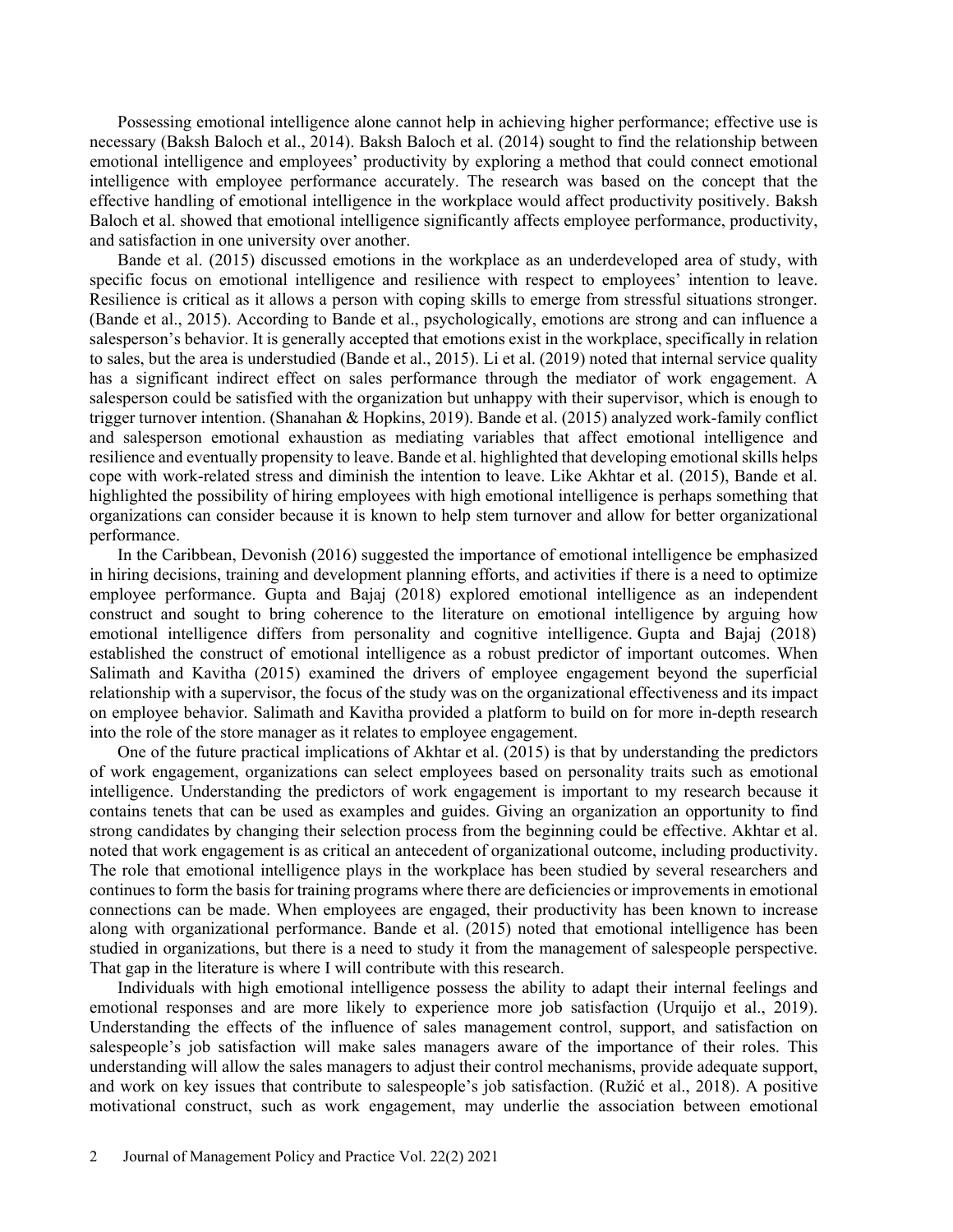intelligence and job satisfaction (Extremera et al., 2018). An organization's capacity to manage employee engagement is closely related to its ability to achieve high performance levels and superior business results (Salimath & Kavitha, 2015). Employee engagement reflects a two-way relationship and, in this regard, leaders who show transformational leadership behavior of emotional, inspirational, and motivation, are more suitable for engaging employees (Marwan et al., 2019). Although Jameson et al. (2016) noted that emotional intelligence is a competency that employers prefer graduates to possess, it is still not widely taught at university, leaving room in the workplace for leaders to nurture that ability.

Dechawatanapaisal (2018) noted that organizations invest in recruiting and selecting employees, then invest more in training and developing them with time. To achieve a return on investment, organizations need to retain well-trained employees so that they contribute to the organization's success. There are several consequences that result from employee turnover: there is loss of productivity, reduced quality of work, morale is affected, and management loses time and incurs costs in having to hire and train new employees (Dechawatanapaisal, 2018; Narayanan et al., 2019). Al Ghazo et al. (2019) noted that traits of emotional intelligence among employees should be the focus of more concern, and emotional intelligence should be considered as the main prerequisite, when recruiting, selecting, and promoting employees. Narayanan et al. (2019) highlighted those discussions on productivity and effectiveness are being researched and turnover, which is critical to organizational effectiveness, remains unresolved. Edmondson et al. (2019) noted that managerial support encompasses a variety of ways in which supervisors interact with individual employees. Support can be provided on technical aspects such as training on selling skills, and from a social-emotional perspective such as through encouragement, empathy, and recognition (Edmondson et al., 2019). Kumar et al. (2018) discussed the importance of both organizational and managerial support for employee development by examining different sources of support: supervisors and organization, and in the specific context of support for development opportunities as compared with general support.

The general business management problem that I addressed in this study is that there is an issue identifying, acquiring, and retaining top sales talent in sales organizations. (Rodriguez et al., 2019). A moderate level of support from the manager increased performance and generated positive results. Too much support, or an overreliance on managerial input, can leave salespeople unsure of how to handle tough situations such as a needy client or an aggressive competitor (Vieira et al., 2019). Emotional disturbance caused by customer incivility could negatively affect frontline employees and could filter into the organizational culture. This potential for altered employee emotions gives rise to a call for further investigation to scrutinize the influence of managerial interventions and coworker climates on customerinduced burnout. (Yang, & Meng-Chan Lau, 2019). Bani-Melhem et al. (2020) noted that the presence of situational factors determines the strength of employees' response to uncivil behaviors. If an employee has a strong turnover intention, this intention can significantly influence their reactions to customer incivility. If the threat of termination does not exist as a deterrent, then revenge intention is a possibility. Dimitrov (2015) noted that effective leaders should exhibit humane features (affect, emotion, social intelligence, and personable disposition) and actions (care, empathy, encouragement, flexibility, and cooperation), concurring with the maxim that organizations are only profitable when their employees are. Human resources practitioners should emphasize the traits of a good coach, friend, and facilitator in organizational trainings; and, organizations should support this image by the maintenance of an appropriate organizational culture (a humane organizational culture) (Dimitrov, 2015). The specific business management problem that I addressed in this study is that the manager's direct role in employee engagement through an organizational culture of caring may be lacking (Yang, & Meng-Chan Lau, 2019). Yang and Meng-Chan Lau (2019) highlighted that although a manager's emotional intelligence would allow them to temper their employee's mood swings, their customer orientation values may not align with those of their subordinates and could place the subordinates in a less than ideal emotional state. There must be recognition that managers can exhibit both supportive and unsupportive behaviors, meaning there likely is scope for improvement among even the most supportive managers (Teoh et al., 2016). Akhtar et al. (2015), and Bande et al. (2015) noted that emotional intelligence has been shown to play a role in employee engagement. Without emotional intelligence, the manager may lack the capacity to lead effectively, which may lead to turnover in the salesforce. Opportunities exist to integrate empirical evidence to highlight the role of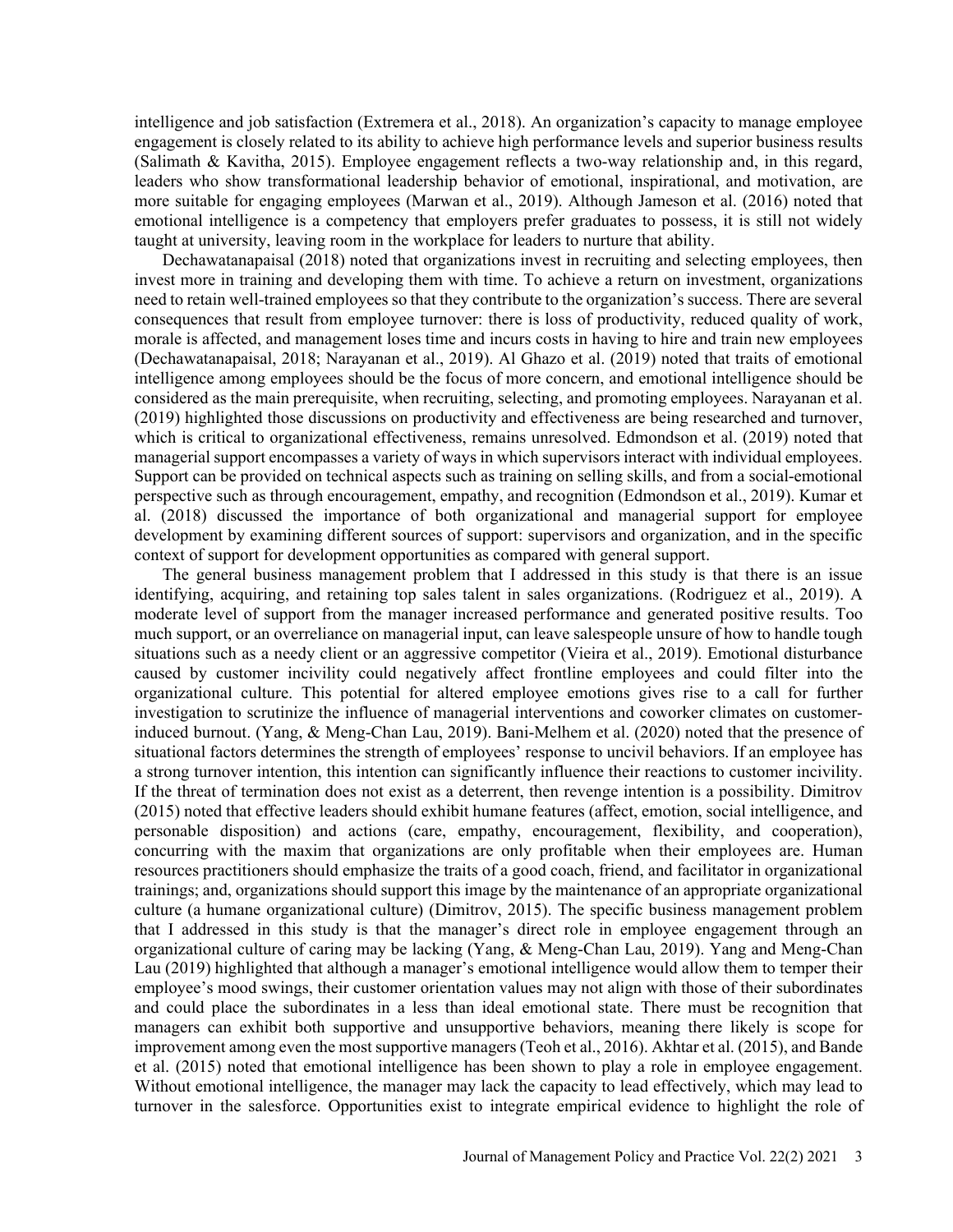emotional intelligence in the workplace, beyond what personality or IQ measure (Gupta & Bajaj, 2018). Future research could be conducted on how emotional intelligence of a direct leader affects the engagement of his/her subordinates rather than the emotional intelligence behaviors that describe only the leader's behaviors (Akhtar et al., 2015; Milhem et al., 2019). The fact that there is a paucity of research on this topic in the Caribbean and a specifically in a retail setting could allow for a contribution to positive social change for organizations. The implications for positive social change include the potential benefit to human resource managers, leaders, managers, and employees of organizations as the findings may provide insight into both emotional intelligence and employee engagement in the retail environment. The information in the findings may help improve managers' emotional intelligence skills, which could in turn improve employee engagement and improve organizational success when employee turnover declines.

### **CONCEPTUAL FRAMEWORK**

Within the domain of business administration, emotions are considered negative (Baksh Baloch et al., 2014). Cartwright and Holmes (2006) noted that the changing nature of work and organizations, which has led to longer working hours, ineffective leadership and management, work intensification, and delayering of organizations has caused an increase in employee cynicism. Employee cynicism associated with workplace burnout and chronic interpersonal stressors lead to poor job performance, which is in direct contradiction with employee engagement. The concepts guided this exploratory case study were emotional intelligence and employee engagement. Salovey and Mayer (1990) introduced *emotional intelligence* and defined it as the ability to monitor one's own and others' feelings and emotions, to discriminate among them and to use this information to guide one's thinking and actions. Emotional intelligence predicts the productivity of an employee by understanding and guiding emotions in the desired manner (Baksh Baloch et al., 2014). A lack of managers' and employees' understanding of why and how emotional intelligence could influence the overall success and productivity of organizations could be detrimental. Wisker and Poulis (2015) researched emotional intelligence and sales performance, and they found that consistent with prior research, the effects of emotional intelligence on job performance is not always linear in effect. Wisker and Poulis supported the concept of emotional intelligence and the sales associate's ability to manage their own emotions and those of others, and they suggested that researchers and practitioners not discount the concept of emotional intelligence as one of the potential factors that contribute to sales performance. Wisker and Poulis conducted research in the Malaysian financial sector and the findings supported prior research that salespeople adapt their presentation when there are multiple, complex units involved in the sale, and the customer could provide significant profit potential.

Sasaki and Royal (2019) noted that employees are held accountable for their actions in environments where they control their own engagement. They are motivated to understand the why and coached and supported in the how. That type of culture creates engages followers.

Ravitch and Carl (2016) noted that a conceptual framework is a process rather than a product. It includes guiding theories or assumptions of the researcher, the goals or expectations of the study, and the formal or informal theories that contribute to contextualizing the study. Kumar and Antonenko (2014) described it as assembled piece by piece by the researcher rather than identified as a ready-to-use model from the literature. Ivey (2015) highlighted that overlooking the importance of the theoretical and conceptual frameworks could see the acceptance of answers that omit key parts of the whole or misinterpret findings. Scientific research is based on comparing what we think is known to what the data repeatedly demonstrates. Going straight to the findings without the theory is not rigorous. Researching with human subjects sometimes involves variables that behave differently with different participants. Using a conceptual framework allows the researcher a chance to identify the linkages and ideas they want to understand.

#### **Interpreting the Findings**

The purpose of this qualitative exploratory case study was to explore how retail store managers in St. Lucia perceived their emotional intelligence influences on employee engagement and contributions to the organization's success. To address the gap in the literature on emotional intelligence, employee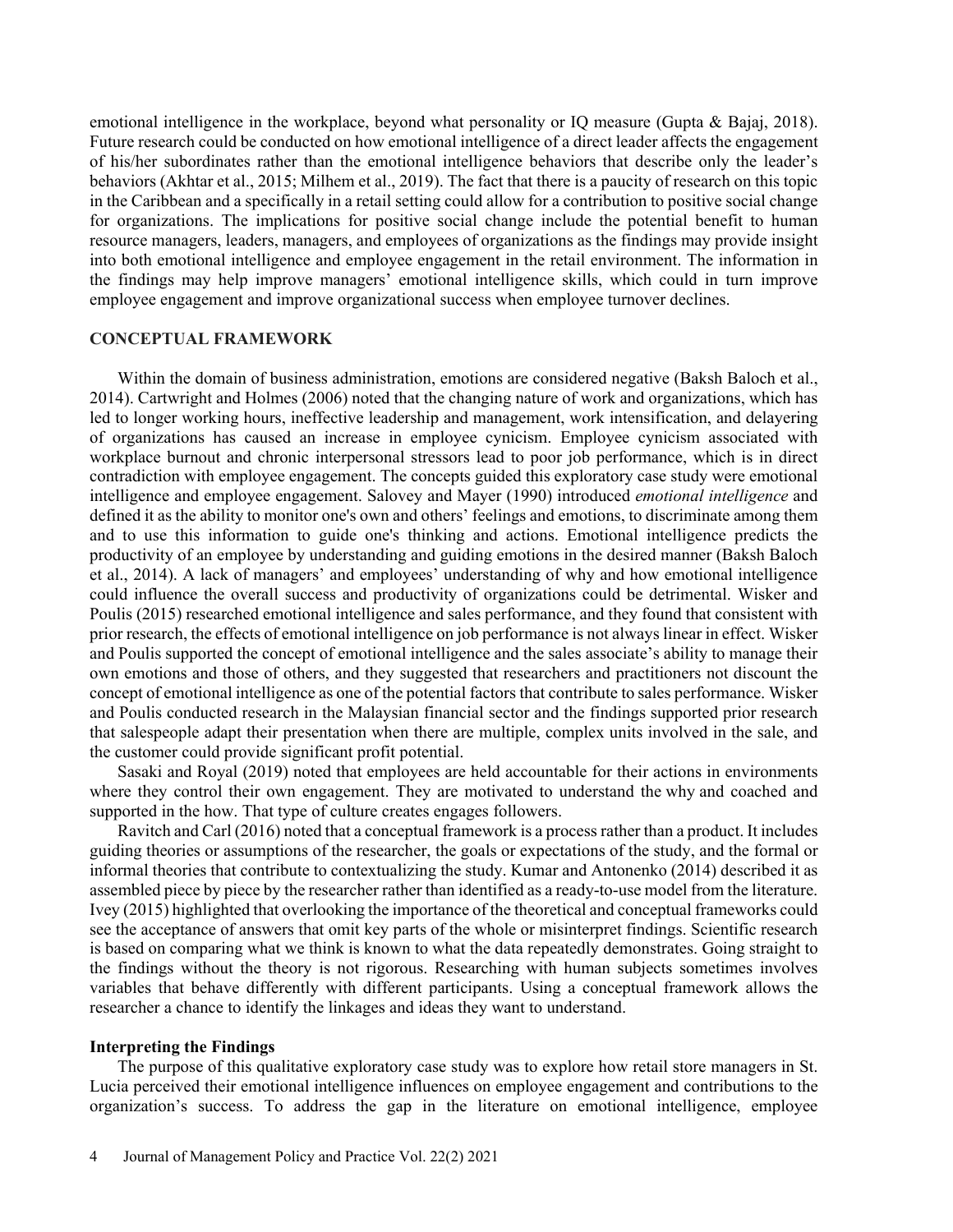engagement, organizational success, and the retail environment, interviews were conducted with between fifteen to twenty Store Managers from retail organizations in St. Lucia. Reviewing archival data was also used as a method of data collection. The data contained information that shows retention and attrition as well as the company's profit or loss information for the last three years. This information was assessed in relation to employee engagement. The study findings also support the current literature regarding important motivational components for online adjunct faculty. For example, Delanoy and Kasztelnik (2020) implement the same deep machine learning concept used in this study to demonstrate the usefulness of innovative leadership and management decisions, while Benton and Li (2015) find that professional development is important for retaining online part-time employees.

# **Research Questions**

The overarching research questions that guided this study were:

*RQ1. What are the perceptions of retail store managers in St. Lucia regarding how they use emotional intelligence to influence employee engagement?* 

*RQ2. How do retail store managers see themselves as contributing to the organization's success?*

#### **Research Results From the Deep Machine Learning Model Approach**

We used deep machine learning model approach to assist in identifying common themes by analyzing each interview and highlighting the themes. Multiple themes emerged during the analysis, and for several of the interview questions, the same theme was recurrent for many of the participants. Attride-Stirling (2001) noted that organizing themes group main ideas proposed by several basic themes, then come together to form a global theme. In this section we explored how the organizing themes helped to answer the research question and sub-question. RQ1.What are the perceptions of retail store managers in St. Lucia regarding how they use emotional intelligence to influence employee engagement? SQ 1. How do retail store managers see themselves as contributing to the organization's success?

Previous research (Kasztelnik & Delanoy, 2020) reveals the effectiveness of Natural Language Processing Modeling for supporting business decisions. The significant findings from the current descriptive qualitative study are listed below. Data elements were analyzed using the deep machine learning model approach, thus providing greater accuracy (Figure 1).

# **FIGURE 1 RESULTS OF THE TEXT DATA ANALYSIS**



*Source.* Data Compiled by the Authors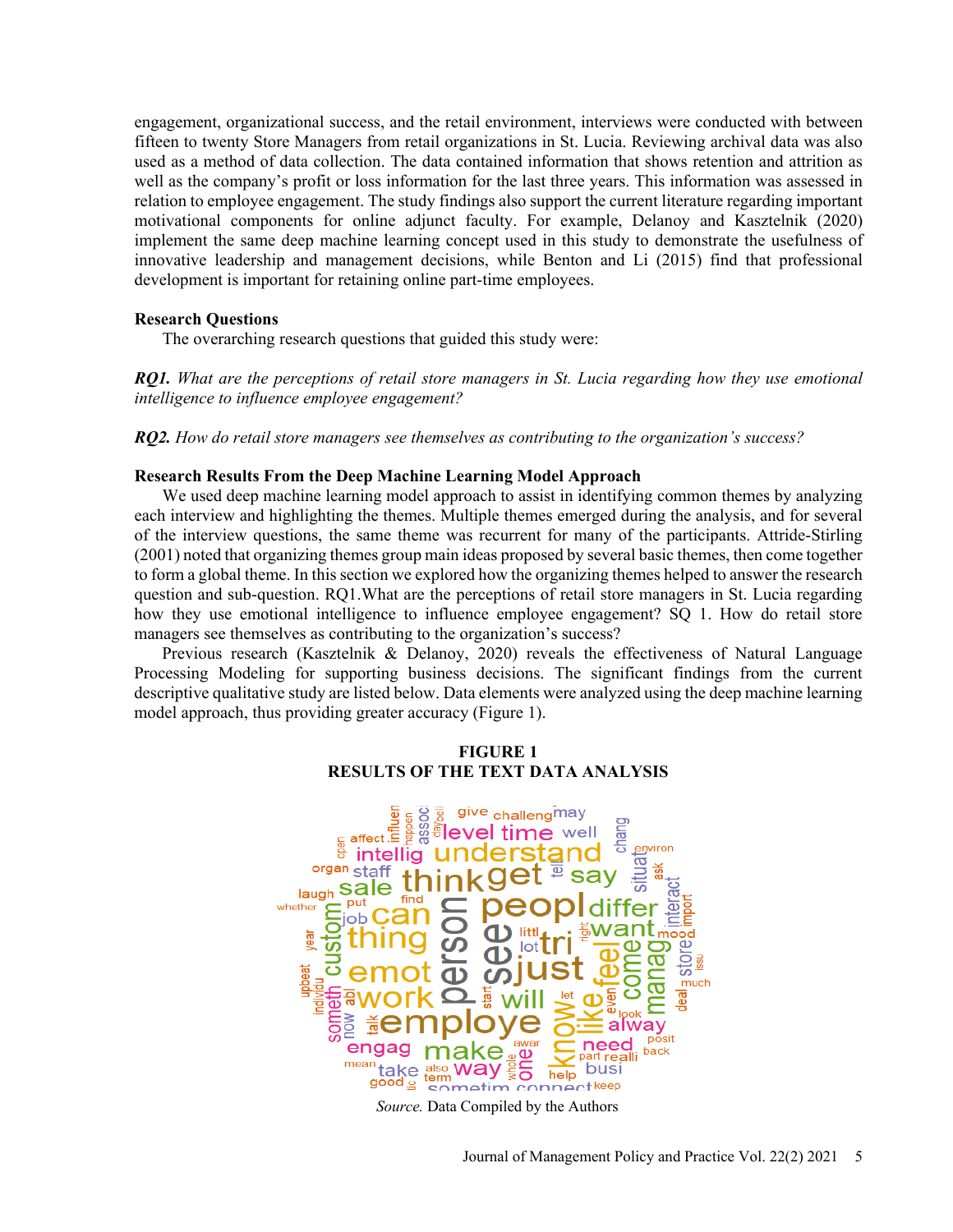In the word cloud above, additional words that occur frequently and which could be of interest in the context of this study are illustrated. For example, terms such as "see," "person," "people," and "employee" advance an understanding of the main research themes.

Syuzhet Vector Function Calculation: Syuzhet vector <- get sentiment (text, method=" syuzhet") # see the first row of the vector Head (syuzhet vector)  $[1] 0 0 0 0 0 0 0 0$  #see summary statistics of the vector Summary (syuzhet vector) Min= –2.400 1st Qu. = 0.00 Median =0.00 Mean 1.062 3<sup>rd</sup> Qu=0.900 Max=11.950 (Mhatre, 2020).

The summary statistics of the syuzhet vector show a median value of 0, which can be easily interpreted because the overall average sentiment was positive across all responses. This finding indicates that the overall average sentiment across all responses is positive but weak (Mhatre, 2020).

Bing/Afinn Vector Function Calculation: # bing bing vector <- get sentiment(text, methods="bing" head(bing vector) [1] 0 0 0 0 0 0 summary (bing vector) Min=  $-6$  1<sup>st</sup> Qu= 0.0000 Median=0.0000 Mean=0.7146 3<sup>rd</sup> Qu.=1 Max= 10.0000 #affin >afinn vector <- get sentiment(text, method="afinn") head(afinn vector) [1] 0 0 0 0 0 0 summary(afinn vector) Min=–6.000 1st Qu=0.000 Median=0.000 Mean= $1.5 \overline{3}^{rd}$  Qu.= $0.000$  Max= $26.000$ 

The summary statistics of the bing and afinn vector show a median value of 0, which is equal to zero because the overall average sentiment across all responses was positive but weak. This finding indicates that the overall average sentiment across all responses is positive but weak (Mhatre, 2020). Figure 2 shows the five most frequently occurring words.





 *Source.* Data Compiled by the Authors

The most frequently occurring word was "see" (154). Notably, negative comments such as "not" were not featured in the bar chart, which indicates that no negative prefixes resulting in changes to the context or meaning of the term "people" were present. The term frequency chart shows that most participant responses did not contain negative phrases, such as "not use." Conversely, "person," (140) "people," (133) and "employee" (128) were the next three most frequently occurring words. The deep machine learning model analysis and interpretation thus indicated that most participants felt that people and employee's emotional intelligence significantly influenced the employee engagement. Finally, the retail store managers see that they contribute significantly to the organization's success (Mhatre, 2020).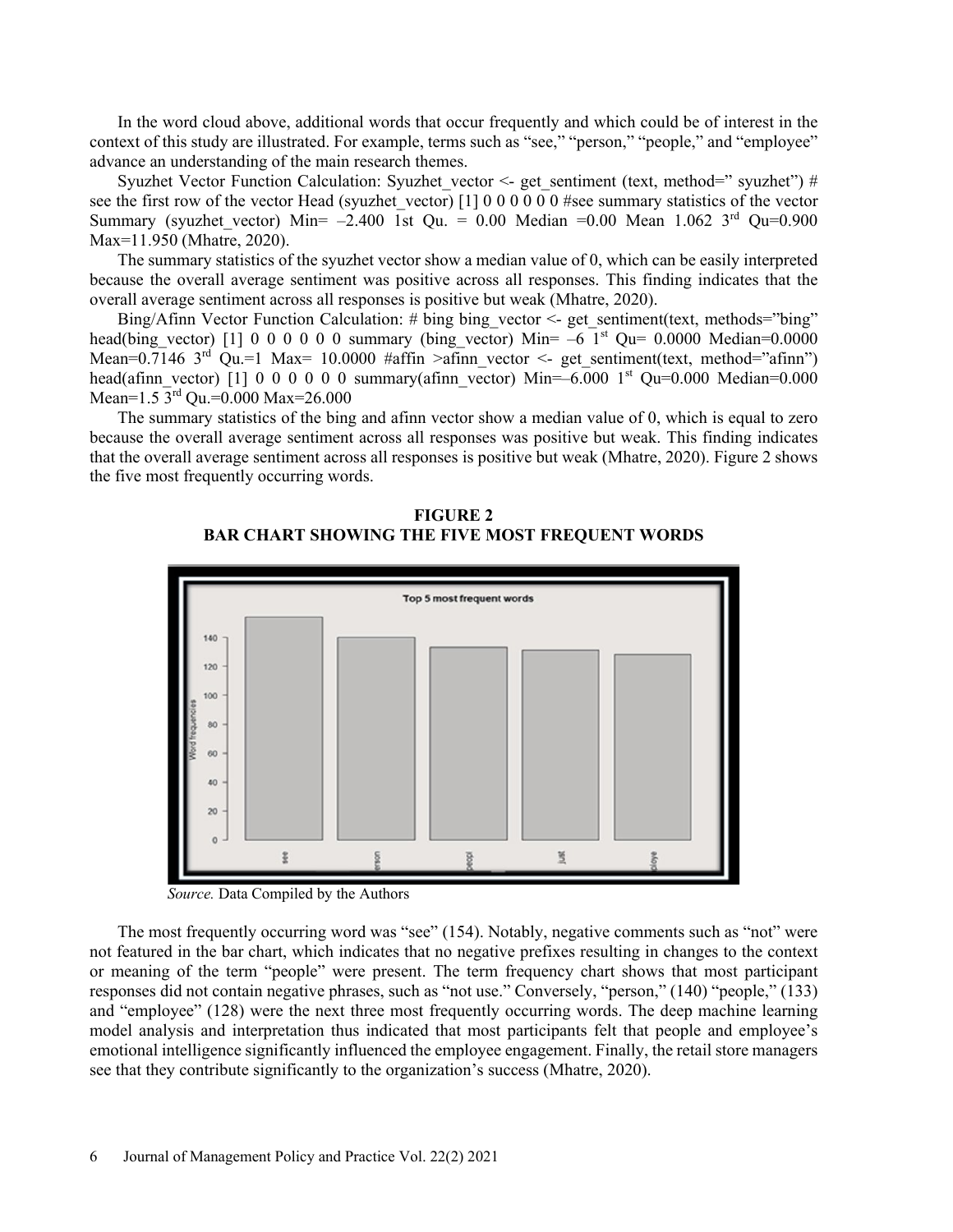**FIGURE 3 DATA FRAME RETURNED VIA NRC EMOTION LEXICON**

|  | anger anticipation disgust fear joy sadness surprise trust negative positive |  |  |  |    |
|--|------------------------------------------------------------------------------|--|--|--|----|
|  |                                                                              |  |  |  |    |
|  |                                                                              |  |  |  |    |
|  |                                                                              |  |  |  | 16 |
|  |                                                                              |  |  |  |    |
|  |                                                                              |  |  |  |    |
|  |                                                                              |  |  |  |    |
|  |                                                                              |  |  |  |    |
|  |                                                                              |  |  |  |    |
|  |                                                                              |  |  |  |    |

 *Source.* Data Compiled by the Authors

The output shows that the first line of text contains zero occurrences of terms associated with anger, disgust, fear, sadness, and surprise. One occurrence was observed for terms associated with anticipation and trust, one occurrence of terms associated with trust, zero occurrences of terms associated with negative emotions, and three occurrences of terms associated with positive emotions. Actually, we can observe the high positive and trust emotional association from data frame returned via NRC emotion lexicon.



**FIGURE 4 RESULTS OF THE SENTIMENT ANALYSIS**

 *Source.* Data Compiled by the Authors

As shown in Figure 4, words associated with the term "positive" occurred over 18 times in the text, whereas words associated with the negative terms "disgust," "anger," and "sadness," occurred less than 7 times. A deeper understanding of the overall emotions derived during the interviews can be gained by comparing the same numbers in percentage form concerning the total number of meaningful terms (Mhatre, 2020).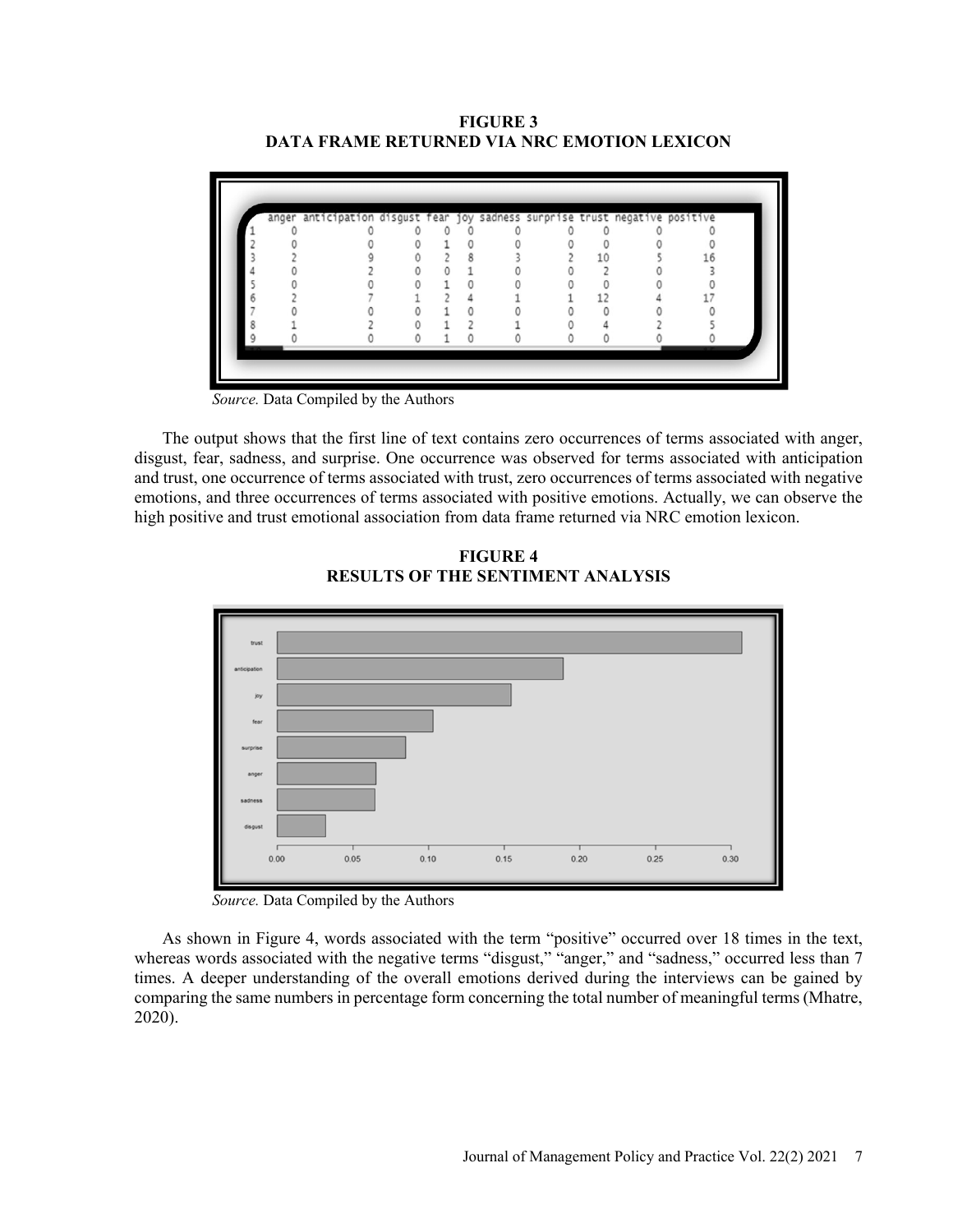# **FIGURE 5 SPEARMAN'S CORRELATION RESULTS (SIGNIFICANCE AT 0.05 LEVEL, 2-TAILED; CORRELATION LIMIT 0.30)**

| Sunderstand |            |           |            |           |          |           |
|-------------|------------|-----------|------------|-----------|----------|-----------|
| thing       | can        | peopl     | tri        | possibl   | come     | beat      |
| 0.55        | 0.53       | 0.52      | 0.46       | 0.43      | 0.42     | 0.42      |
| climb       | coast      | competit  | condit     | faster    | financ   | footbal   |
| 0.42        | 0.42       | 0.42      | 0.42       | 0.42      | 0.42     | 0.42      |
| gas         | gimi       | piton     | stock      | win       | creat    | work      |
| 0.42        | 0.42       | 0.42      | 0.42       | 0.42      | 0.41     | 0.40      |
| clear       | critic     | subject   | much       | happen    | ab1      | subordin  |
| 0.40        | 0.40       | 0.39      | 0.38       | 0.38      | 0.38     | 0.38      |
| think       | particular | one       | outsid     | object    | well     | place     |
| 0.37        | 0.37       | 0.36      | 0.36       | 0.36      | 0.34     | 0.34      |
| time        | way        | part      | respect    | space     | element  | track     |
| 0.34        | 0.34       | 0.34      | 0.34       | 0.34      | 0.34     | 0.34      |
| fit         | etcetera   | get       | comfort    | sometim   | even     | everybodi |
| 0.33        | 0.33       | 0.32      | 0.32       | 0.32      | 0.32     | 0.32      |
| moment      | say        | level     | use        | realiz    | wi11     | view      |
| 0.32        | 0.31       | 0.31      | 0.31       | 0.31      | 0.31     | 0.30      |
| want        | put        | ca11      | goal       | serious   | chummi   | suffer    |
| 0.30        | 0.30       | 0.30      | 0.30       | 0.30      | 0.30     | 0.30      |
| alter       | assess     | basi      | broken     | disagre   | discurs  | divorc    |
| 0.30        | 0.30       | 0.30      | 0.30       | 0.30      | 0.30     | 0.30      |
| game        | highway    | imper     | methodolog | miscommun | ongo     | payoff    |
| 0.30        | 0.30       | 0.30      | 0.30       | 0.30      | 0.30     | 0.30      |
| proceed     | scorecard  | section   | skin       | stake     | variat   | version   |
| 0.30        | 0.30       | 0.30      | 0.30       | 0.30      | 0.30     | 0.30      |
| ver         | basic      | exact     | center     | whether   | organ    | equip     |
| 0.30        | 0.29       | 0.29      | 0.29       | 0.29      | 0.29     | 0.29      |
| atmospher   | separ      | vehicl    | give       | know      | realli   | quy       |
| 0.29        | 0.29       | 0.29      | 0.28       | 0.28      | 0.28     | 0.28      |
| exampl      | life       | difficult | quit       | aspect    | individu | surpris   |
| 0.28        | 0.28       | 0.28      | 0.28       | 0.28      | 0.28     | 0.28      |
| ioke        | mechanist  | therefor  | pull       | take      | tell     | situat    |
| 0.28        | 0.28       | 0.28      | 0.27       | 0.27      | 0.27     | 0.27      |
| taken       | affect     | easi      | other      | mile      | point    | right     |
| 0.27        | 0.27       | 0.27      | 0.27       | 0.27      | 0.27     | 0.26      |
| regular     | quid       | play      | sens       | channel   | line     | perhap    |
| 0.26        | 0.26       | 0.26      | 0.26       | 0.26      | 0.26     | 0.26      |
| shoe        | iust       | 1ot       | need       | emot      | make     | someth    |
| 0.26        | 0.25       | 0.25      | 0.25       | 0.25      | 0.25     | 0.25      |
| seen        | term       | reason    | style      | two       | issu     | mayb      |
| 0.25        | 0.25       | 0.25      | 0.25       | 0.25      | 0.25     | 0.25      |
| tick        | tune       | care      | person     | capac     | matter   | made      |
| 0.25        | 0.25       | 0.24      | 0.24       | 0.24      | 0.24     | 0.24      |

 *Source.* Data Compiled by the Authors

Spearman's rank correlations  $(r<sub>s</sub>)$  were computed to test for correspondences between the human-rated sentences and the automated ratings of emotions produced via the National Research Council (NRC) lexicon. As shown in Figure 5, the results included in the table indicate that the "understand" ratings were strongly correlated with the term "people" on the comment level  $(r_x=0.55, p=0.05)$ , while the "understand" ratings were strongly correlated with the terms "can," on the comment level  $(r_x=0.53, p=0.05)$ , and the "understand" ratings were strongly correlated with the terms "thing," on the comment level  $(r_x=0.52,$ *p*.=0.05), Moderate correlations were observed between all emotions (Mhatre, 2020).

The global themes of emotion management and personalized interaction were arrived at after organizing themes could fit into their description. In the study results section, I describe the participants' responses that are a part of the organizing themes. Leaders who have a good grasp of emotion management could better control their own emotions and those of others. This ability would encourage more open and honest communication and could allow human resource professionals and retail leadership the latitude they need to function more efficiently. The participants' responses also highlighted that personalized relationships within the retail sector leave room for improvement. Not only would improve relationships help retail leaders to tailor opportunities to suit the sales associates, but those actions could allow for a meaningful and dedicated effort to the specific sales associates based on their interests and needs. Work in these areas could help retail organizations to become more efficient at handling interpersonal relationships and to foster employee engagement; which directly affects retention.

In summary, the results showed that text mining improves model performance in predicting the best perceptions leadership strategies targeted at increasing understanding of the emotional intelligence to influence employee's engagement. In the current study, essential keywords were identified from the unstructured text data, which were revealed as strong predictors in the data mining process, and also supported meaningful analysis. Specifically, a correlation analysis revealed that the strongest terms were "see," "person," "people," "just," and "employee." The practices of responding to the questionnaire proves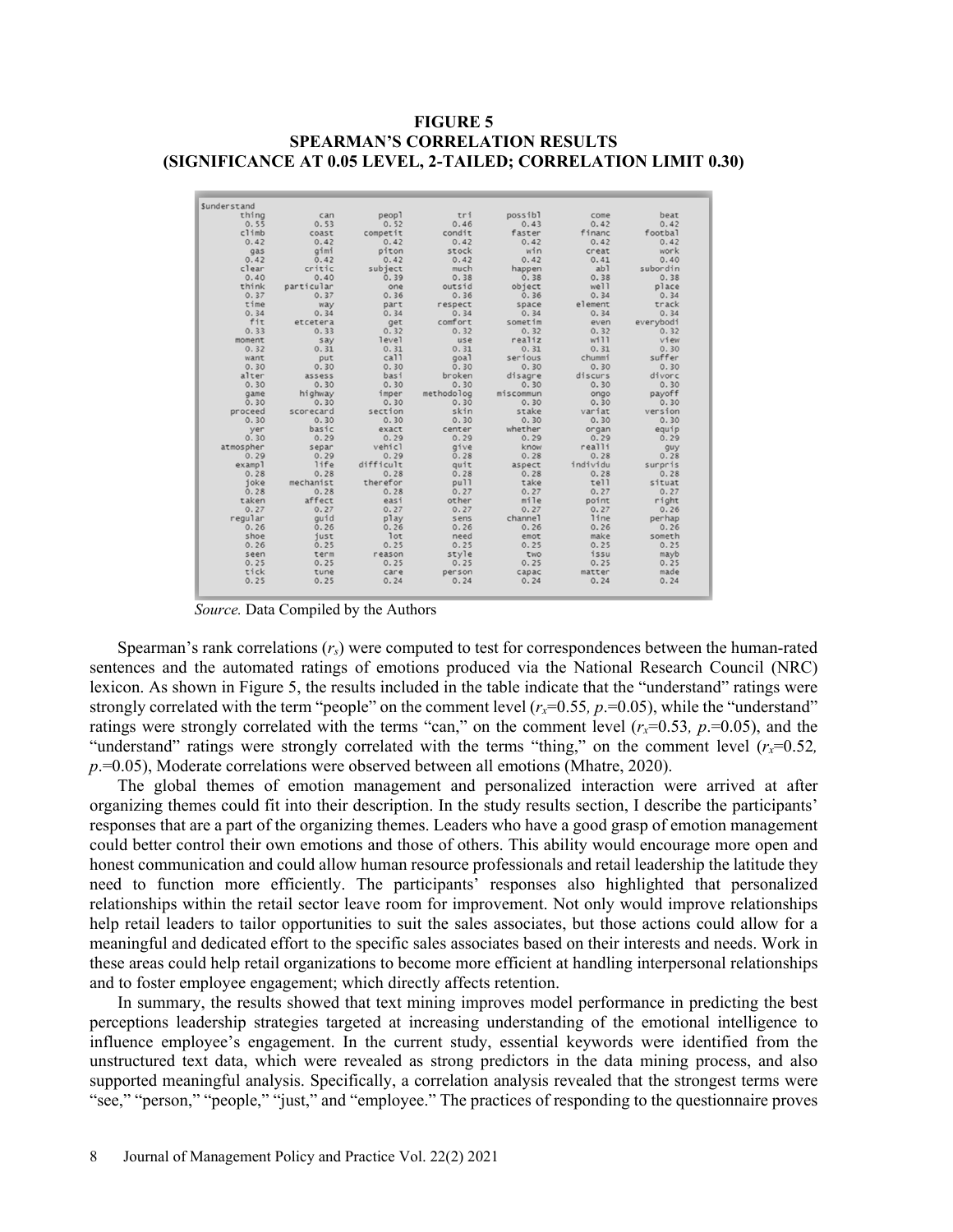that managers can see themselves as a major contributor to the organization's success from the leadership perspective. The latter discovery was supported by the in-depth machine learning approach. In general, the viewpoints and opinions of online managers should be shared with their leadership, as the insights provided therein are crucial for ensuring excellence in organization's success performance.

#### **RESULTS DISCUSSION**

The results of this study have contributed to the existing knowledge of emotional intelligence as a concept. The data analysis demonstrates the importance of emotional intelligence for store managers, especially in their leadership roles within the organization. Recommendations for further research include examining emotional intelligence and its influence on employee engagement from the sales associates' perspective. Themes such as mindfulness, personal development, self-awareness, controlling emotions emerged from the interview data and warrant examination from the sales associates' perspective. Retail store leaders could benefit from a study of that nature.

The purpose of this study was to explore how retail store managers in St. Lucia perceived their emotional intelligence influenced employee engagement and organizational success. While the literature review provided information on emotional intelligence and employee engagement in the workplace, the researcher utilized the study to explore retail in St. Lucia. The retail store managers felt that their ability to control their own emotions was essential to engaging employees and providing a positive environment for the employees. There is an opportunity to undertake a qualitative ethnography study to understand managers' emotional intelligence's cultural interdependence on the organization. Three participants lamented that they had worked in other countries and had employee experiences that were completely different from their present realities.

There are opportunities for training. This study showed more training is necessary for store managers to deal with individual personalities more comprehensively. Participants' responses revealed a significant difference between how managers see themselves any how their employees see them. The larger that gap, the more difficult it may be to have cordial and productive inter-personal relationships that are effortless. The findings showed that leadership styles may impact emotional intelligence and could affect employee engagement. These findings concurred with the literature review that leadership styles are perceived differently by cultures (Carasco-Saul et al., 2015). Three store managers referred to working in first-world countries and having very different experiences from their current position. Participant 1 stated that with their business's growth, they see each employee as just a number. They tried the personalized approach when the company was smaller and had a family-like atmosphere. They were disappointed by the employees. This significant finding indicates that some managers might be apathetic, not realizing the impact of using emotional intelligence skills to manage, retain, and engage their employees.

I utilized a case study for this research. I conducted interviews using a video software application and used archival data for methodological triangulation. I recommend conducting similar research using a phenomenological design to examine sales associates' lived experiences of how their manager's emotional intelligence impacts their work engagement. Undertaking this type of design would facilitate a comprehensive description of the essence of a phenomenon as lived by a person who has had the experience. (Willis et al., 2016).

The final area for further research would be to research the store manager's emotional intelligence influencing employee engagement using a mixed-methods approach. Utilizing quantitative research for surveys may allow for many respondents who could provide data that gives a measured reality of the problem. Statistical analyses could form data reporting. Using a qualitative approach in the same study will allow for the participant's language to be reported.

# **CONCLUSION**

The implication for positive social change is that the study could provide an opportunity for retail store managers to utilize both emotional intelligence and employee engagement as a means of reducing the rate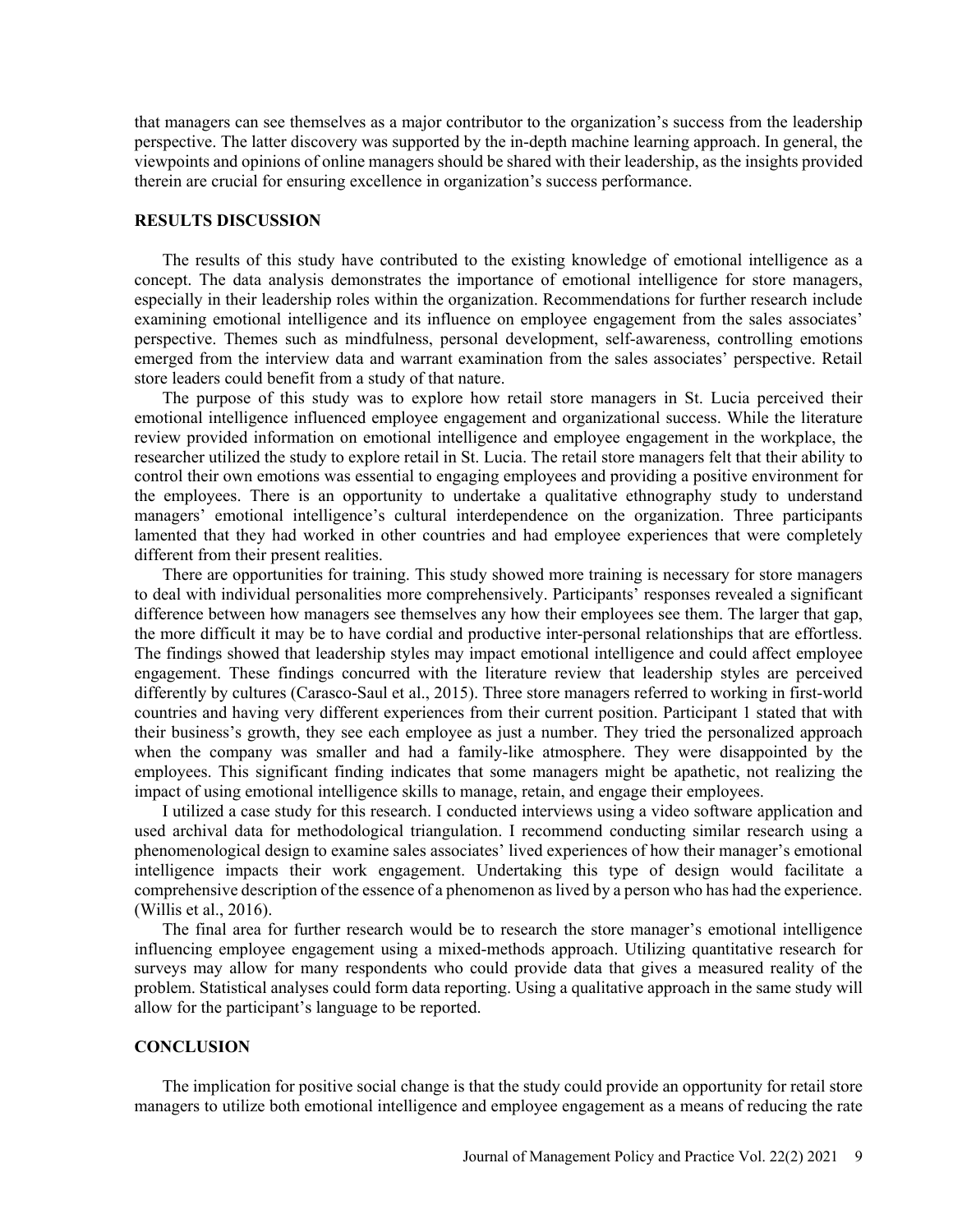of turnover. A focus on the significance of fostering a culture of employee engagement could make the organization more people centered. Devonish (2016) noted that managers should emphasize the importance of emotional intelligence in training and development activities if there is a need to optimize employee performance at work. Pekaar et al. (2017) suggested that employees be encouraged to use their otherfocused emotional-intelligence dimensions more during their work because this use could influence job performance outcomes. Companies could implement specialized training programs in which both self- and other-focused emotional intelligence are trained to raise awareness of the direct effects of the appraisal of others' emotions.

# **REFERENCES**

- Adkins, A. (2016). *[Gallup Poll] Employee engagement in U.S. stagnant in 2015*.
- Akhtar, R., Boustani, L., Tsivrikos, D., & Chamorro-Premuzic, T. (2015). The engageable personality: Personality and trait EI as predictors of work engagement. *Personality and Individual Differences*, *73*, 44–49. https://doi/10.1016/j.paid.2014.08.040
- Al Ghazo, R.H., Suifan, T.S., & Alnuaimi, M. (2019). Emotional intelligence and counterproductive work behavior: The mediating role of organizational climate. *Journal of Human Behavior in the Social Environment*, *29*(3), 333–345. https://doi10.1080/10911359.2018.1533504
- Attride-Stirling, J.A. (2001). Thematic networks: An analytic tool for qualitative research. *Qualitative Research*, *1*, 385–205. https://doi10.1177/146879410100100307
- Baksh Baloch, Q., Saleem, M., Zaman, G., & Fida, A. (2014). The impact of emotional intelligence on employees' performance. *Journal of Managerial Sciences*, *8*(2), 208–227.
- Bande, B., Fernández-Ferrín, P., Varela, J.A., & Jaramillo, F. (2015). Emotions and salesperson propensity to leave: The effects of emotional intelligence and resilience. *Industrial Marketing Management*, *44*, 142–153. https://doi10.1016/j.indmarman.2014.10.011
- Bani-Melhem, S., Quratulain, S., & Al-Hawari, M.A. (2020). Customer incivility and frontline employees' revenge intentions: Interaction effects of employee empowerment and turnover intentions. *Journal of Hospitality Marketing & Management*, *29*(4), 450–470. https://doi10.1080/19368623.2019.1646180
- Bar-On, R. (2010). Emotional intelligence: An integral part of positive psychology. *South African Journal of Psychology*, *40*(1), 54–62. https://doi10.1177/008124631004000106
- Barreiro, C.A., & Treglown, L. (2020). What makes an engaged employee? A facet-level approach to trait emotional intelligence as a predictor of employee engagement. *Personality and Individual Differences*, *159*. https://doi10.1016/j.paid.2020.109892
- Cartwright, S., & Holmes, N. (2006). The meaning of work: The challenge of regaining employee engagement and reducing cynicism. *Human Resource Management Review*, *16*(2), 199–208. https://doi10.1016/j.hrmr.2006.03.012
- Carasco-Saul, M., Kim, W., & Kim, T. (2015). Leadership and employee engagement: Proposing research agendas through a review of literature. *Human Resource Development Review*, *14*(1), 38–63. https://doi10.1177/1534484314560406
- Cho, J.Y., & Lee, E. (2014). Reducing Confusion about Grounded Theory and Qualitative Content Analysis: Similarities and Differences. *The Qualitative Report*, *19*(32), 1–20. Archives of Nova Southeastern University, Broward County, FL United States. Retrieved from http://www.nova.edu/ssss/QR/QR19/cho64.pdf
- Cho, S., Drasgow, F., & Cao, M. (2015). An investigation of emotional intelligence measures using item response theory. *Psychological Assessment*, *27*(4), 1241–1252. https://doi10.1037/pas0000132
- Dechawatanapaisal, D. (2018). Employee retention: The effects of internal branding and brand attitudes in sales organizations. *Personnel Review*, *47*(3), 675–693. https://doi10.1108/PR-06-2017-0193
- Delanoy, N., & Kasztelnik, K. (2020). Business open data analytics to support innovation leadership and management decision in Canada. *Business Ethics and Leadership*, *4*(2), 56–74*.* doi:10.21272/bel.4(2).56-74.2020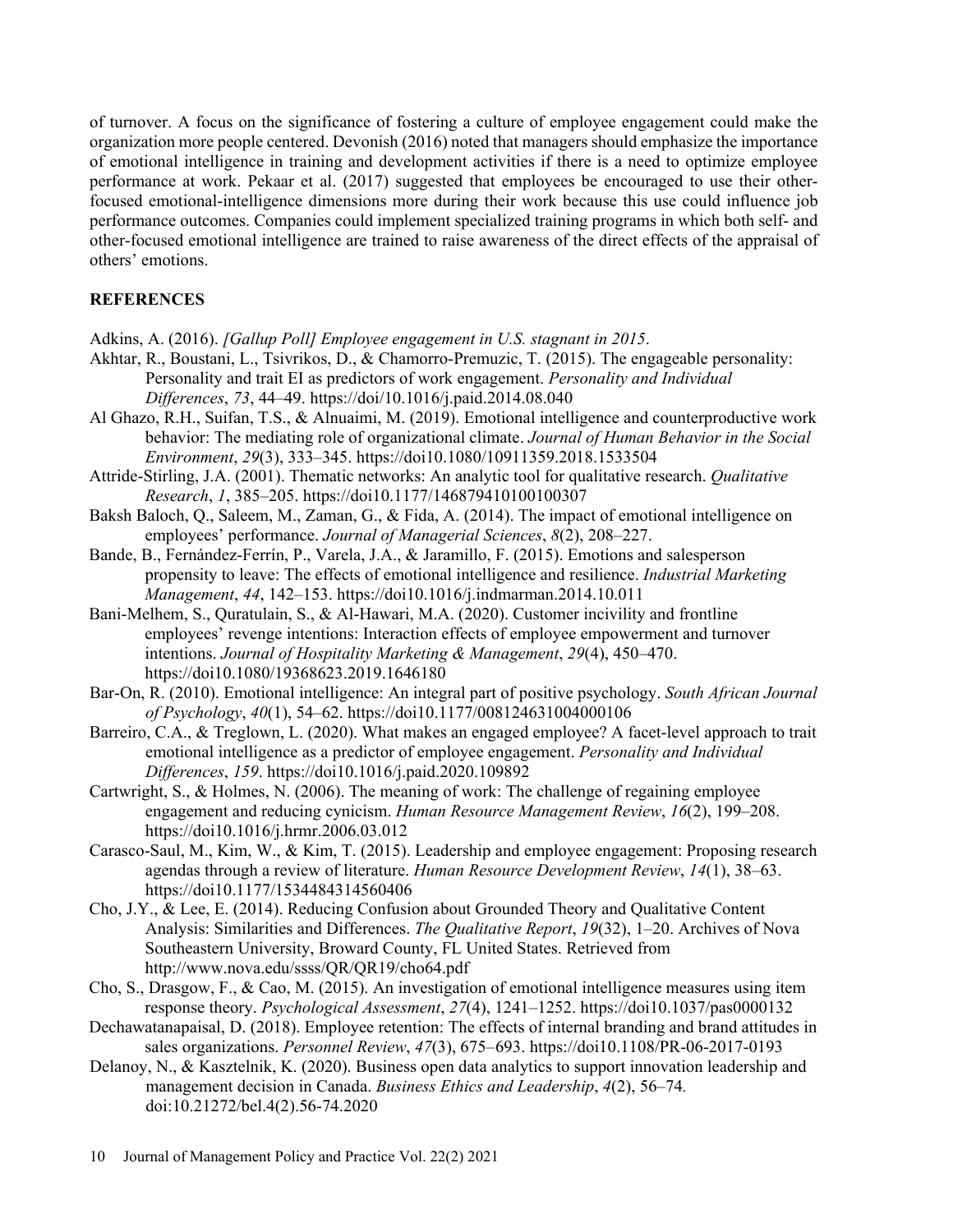- Devonish, D. (2016). Emotional intelligence and job performance: The role of psychological wellbeing. *International Journal of Workplace Health Management*, *9*(4), 428–442. https://doi10.1108/IJWHM-04-2016-0031
- Dimitrov, D. (2015). Leadership in a Humane Organization. *European Journal of Training and Development*, *39*(2), 122–142. https://doi10.1108/EJTD-07-2014-0051
- Edmondson, D.R., Matthews, L.M., & Ambrose, S.C. (2019). A meta-analytic review of emotional exhaustion in a sales context. *Journal of Personal Selling & Sales Management*, *39*(3), 275–286. https://doi10.1080/08853134.2019.1592684
- Extremera, N., Merida-Lopez, N., Sanchez-Alvarez, N., & Quintana-Orts, C. (2018). How does emotional intelligence make one feel better at work? The mediational role of work engagement. *International Journal of Environmental Research and Public Health*, *15*(9), 1909. https://doi10.3390/ijerph15091909
- Gupta, R., & Bajaj, B. (2018). The Relationship between Leader's Emotional Intelligence and Employee Creativity: A Conceptual Framework of Mechanism. *Procedia Computer Science*, *122*, 471–477. https://doi10.1016/j.procs.2017.11.395
- Han, S.J., Kim, W.G., & Kang, S. (2017). Effect of restaurant manager emotional intelligence and support on front-of-house employees' job satisfaction. *International Journal of Contemporary Hospitality Management*, *29*(11), 2807–2825. https://doi10.1108/IJCHM-11-2015-0641
- Ivey, J. (2015, May–June). How Important Is a Conceptual Framework? *Pediatr Nurs*., *41*(3), 145–153. PMID: 26201174
- Jameson, A., Carthy, A., McGuinness, C., & McSweeney, F. (2016). Emotional intelligence and graduates – Employers' perspectives. *Procedia - Social and Behavioral Sciences*, *228*, 515–522. https://doi10.1016/j.sbspro.2016.07.079
- Kasztelnik, K., & Delanoy, N. (2020). Data analytics and social media as the innovative business decision model with natural language processing. *Journal of Business and Accounting*, *13*(1), 136–153. Retrieved from http://asbbs.org/files/2020/JBA\_Vol\_13.1\_Fall\_2020.pdf
- King, D.D., Newman, A., & Luthans, F. (2016). Not if, but when we need resilience in the workplace. *Journal of Organizational Behavior*, *37*(5), 782–786. https://doi10.1002/job.2063
- Kumar, M., Jauhari, H., Rastogi, A., & Sivakumar, S. (2018). Managerial support for development and turnover intention: Roles of organizational support, work engagement and job satisfaction. *Journal of Organizational Change Management*, *31*(1), 135–153. https://doi10.1108/JOCM-06- 2017-0232
- Kumar, S., & Antonenko, P. (2014). Connecting practice, theory, and method: Supporting professional doctoral students in developing conceptual frameworks. *TechTrends*, *58*, 54–61. https://doi10.1007/s11528-014-0769-y
- Li, L., Zhu, B., Cai, X., Long, X., & Park, C. (2019). Internal service quality affects salespersons ' performance and turnover intention: Mediating role of job involvement. Social Behavior and Personality: *An International Journal*, *47*(8), 1–11. https://doi10.2224/sbp.8251
- Li, M., Pérez-Díaz, P.A., Mao, Y., & Petrides, K.V. (2018). A multilevel model of teachers' job performance: Understanding the effects of trait emotional intelligence, job satisfaction, and organizational trust. *Frontiers in Psychology*, *9*. https://doi10.3389/fpsyg.2018.02420
- Marwan, M., Habsah, M., & Khalil, A. (2019). The effect of perceived transformational leadership style on employee engagement: The mediating effect of leader's emotional intelligence. *Foundations of Management*, (1), 33. https://doi10.2478/fman-2019-0003
- Maslach, C., & Leiter, M.P. (2016). Understanding the burnout experience: recent research and its implications for psychiatry. *World Psychiatry*, *15*(2), 103–111. https://doi10.1002/wps.20311
- Mayer, J.D., Caruso, D.R., & Salovey, P. (2016). The ability model of emotional intelligence: Principles and updates. *Emotion Review*, *8*(4), 290–300. https://doi10.1177/1754073916639667
- Mayer, J.D., DiPaolo, M., & Salovey, P. (1990). Perceiving Affective Content in Ambiguous Visual Stimuli: A Component of Emotional Intelligence. *Journal of Personality Assessment*, *54*(3/4), 772. https://doi10.1080/00223891.1990.9674037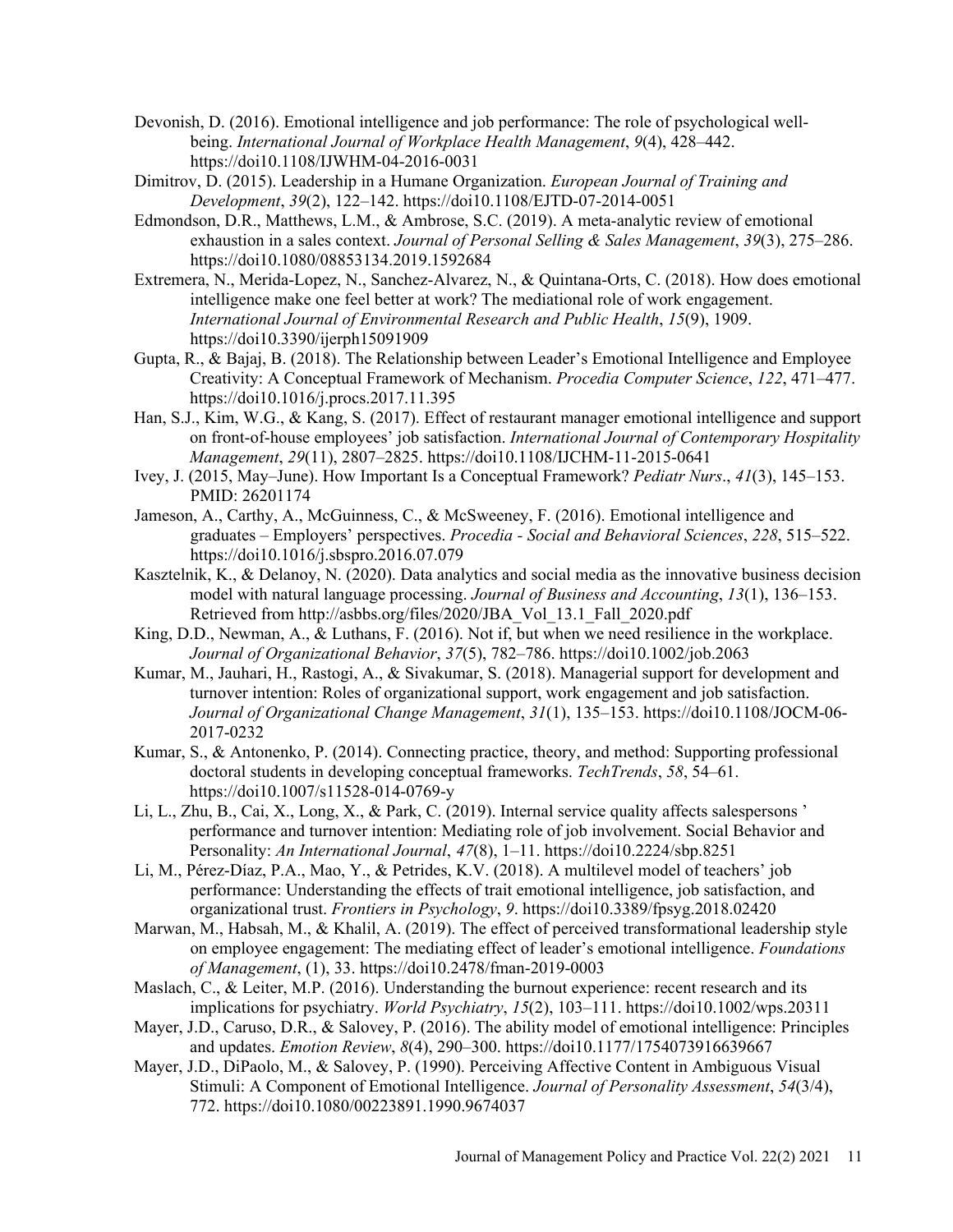Mhatre, S. (2020). *Text mining and sentiment analysis: Analysis with R. Red-Gate*. Retrieved from https://www.red-gate.com/simple-talk/sql/bi/text-mining-and-sentiment-analysis-with-r/

- Milhem, M., Muda, H., & Ahmed, K. (2019). The Effect of Perceived Transformational Leadership Style on Employee Engagement: The Mediating Effect of Leader's Emotional Intelligence. *Foundations of Management*, (1), 33. https://doi10.2478/fman-2019-0003
- Pekaar, K.A., van der Linden, D., Bakker, A.B., & Born, M.P. (2017). Emotional intelligence and job performance: The role of enactment and focus on others' emotions. *Human Performance*, *30*(2/3), 135–153. https://doi10.1080/08959285.2017.1332630
- Rastogi, M.R., Kewalramani, S., & Agrawal, M. (2015). Models of emotional intelligence: Similarities and discrepancies. *Indian Journal of Positive Psychology*, *6*(2), 178–181. Retrieved from https://www.iahrw.com/index.php/home/journal\_detail/19#list
- Ravitch, S.M., & Carl, N.M. (2016). *Qualitative research: Bridging the conceptual, theoretical, and methodological.* Thousand Oaks, CA: Sage Publications.
- Rodriguez, M., Boyer, S., Fleming, D., & Cohen, S. (2019). Managing the next generation of sales, gen Z/millennial cusp: An exploration of grit, entrepreneurship, and loyalty. *Journal of Business-to-Business Marketing*, *26*(1), 43–55. https://doi10.1080/1051712X.2019.1565136
- Ružić, E., Benazić, D., & Tezzele, R.B. (2018). The influence of sales management control, sales management support and satisfaction with manager on salespeople's job satisfaction. *Ekonomski Vjesnik*, *31*(1), 111–123. https://doaj.org/article/200a7e6d1830444e986ca850f7e5d06e?
- Salimath, M.G., & Kavitha, B.R. (2015). A study on organizational effectiveness through employee engagement-Special reference with selected retail outlets in Bengaluru Region, India. *CLEAR International Journal of Research in Management, Sciences & Technology*, *5*(10), 1–9. Retrieved from https://globalimpactfactor.com/clear-international-journal-of-research-inmanagementscience-and-technology/
- Salovey, P., & Mayer, J.D. (1990). Emotional intelligence. *Imagination, Cognition, and Personality*, *9*, 185–211. https://doi0.2190/DUGG-P24E-52WK-6CDG
- Sasaki, J., & Royal, K. (2019). *Engaged followership: The foundation of successful leaders.* Retrieved from https://www.gallup.com/workplace/260561/engaged-followership-foundation-successfulleaders.aspx
- Shanahan, K.J., & Hopkins, C.D. (2019). Level of Agreement Between Sales Managers and Salespeople on the Need for Internal Virtue Ethics and a Direct Path from Satisfaction with Manager to Turnover Intent. *Journal of Business Ethics*, *159*(3), 837–848. https://doi10.1007/s10551-018- 3813-6
- Tai, J., & Ajjawi, R. (2016). Undertaking and reporting qualitative research. *Clinical Teacher*, *13*(3), 175–182. https://doi10.1111/tct.12552
- Teoh, K.R-H., Coyne, I., Devonish, D., Leather, P., & Zarola, A. (2016). The interaction between supportive and unsupportive manager behaviors on employee work attitudes. *Personnel Review*, *45*(6), 1386–1402. https://doi10.1108/PR-05-2015-0136
- Vieira, V.A., da Silva, J.D., & Gabler, C. (2019). Overcoming over-identification: The power of organizational prestige in optimizing sales performance. *Marketing Intelligence & Planning*, *37*(3), 258–270. https://doi10.1108/MIP-07-2018-0261
- Willis, D.G., Sullivan-Bolyai, S., Knafl, K., & Cohen, M.Z. (2016). Distinguishing Features and Similarities Between Descriptive Phenomenological and Qualitative Description Research. *Western Journal of Nursing Research*, *38*(9), 1185–1204. https://doi10.1177/0193945916645499
- Wisker, Z.L., & Poulis, A. (2015). Emotional intelligence and sales performance. A myth or realty? *International Journal of Business & Society*, *16*(2), 185–200. Retrieved from http://www.ijbs.unimas.my/repository/pdf/Vol16-no2-paper2.pdf
- Witell, L., Holmlund, M., & Gustafsson, A., (2020). Guest editorial: A new dawn for qualitative service research. *Journal of Services Marketing*, *34*(1), 1–7. https://doi10.1108/JSM-11-2019-0443
- Xanthopoulou, D., Bakker, A.B., Demerouti, E., & Schaufeli, W.B. (2009). Work engagement and financial returns: A diary study on the role of job and personal resources. *Journal of*